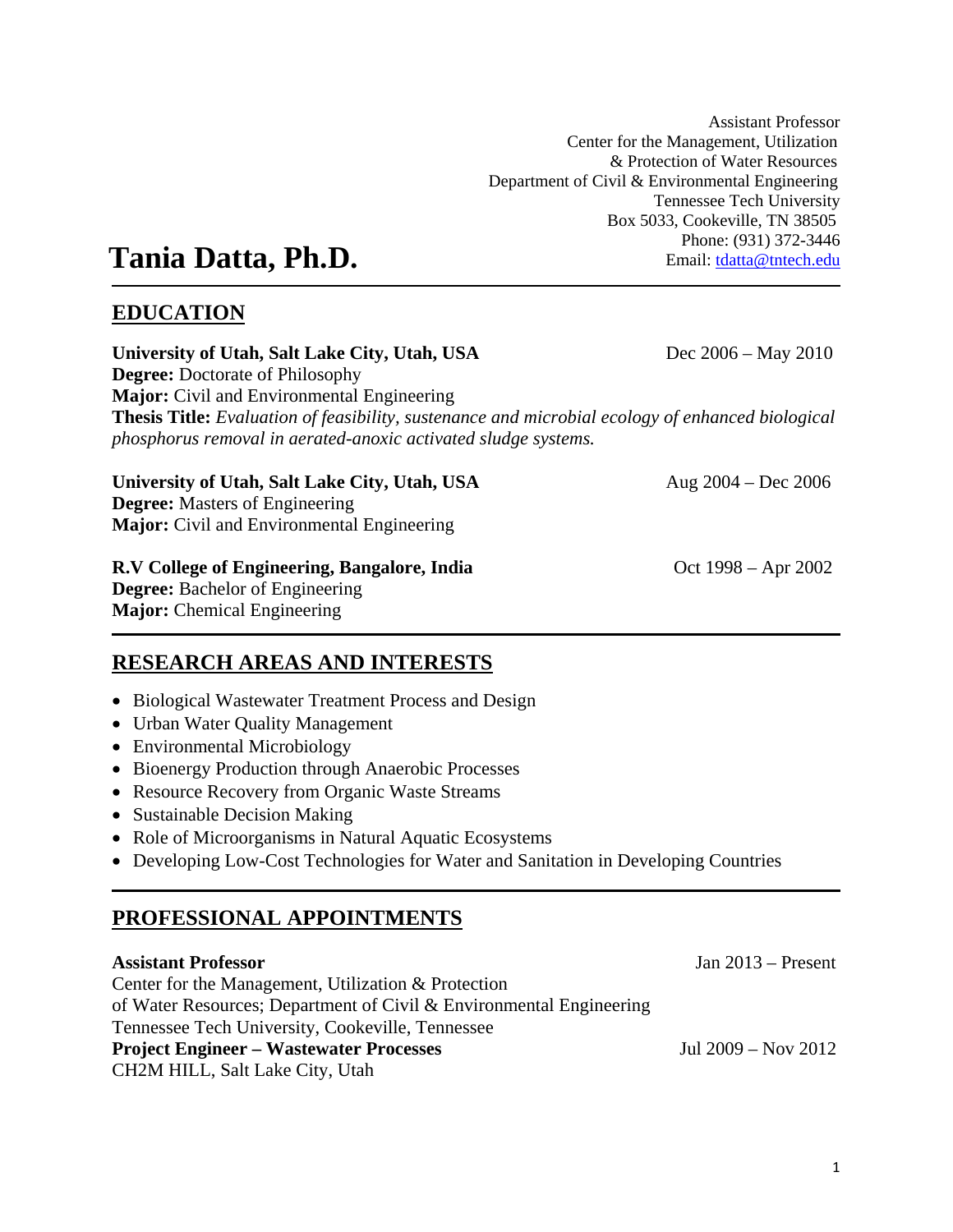| <b>Graduate Research Assistant - Environmental Microbiology</b><br>University of Utah, Salt Lake City, Utah | May 2006 - Jul 2009     |
|-------------------------------------------------------------------------------------------------------------|-------------------------|
| <b>Graduate Research Assistant – Soil/Sediment Remediation</b><br>University of Utah, Salt Lake City, Utah  | Jan $2005 -$ Apr $2006$ |
| <b>Process Engineer – Oil and Gas</b><br>J Ray McDermott International, Jebel Ali, UAE                      | Aug $2002 -$ Jul 2004   |

### **TEACHING EXPERIENCE**

**Tennessee Tech University, Department of Civil and Environmental Engineering,** *Instructor*  CEE 3413: Introduction to Environmental Engineering CEE 4430: Water and Wastewater Treatment Design CEE 6720: Environmental Engineering Unit Operations-II CEE 6780: Environmental Engineering Laboratory CEE 6900 Special Topics: Stormwater Management: Design and Applications

**Tennessee Tech University, 2013 Governor's School for Emerging Technologies,** *Instructor*  LIST 1093: Introduction to Emerging Technologies BIO/NANO

**University of Utah,** *Graduate Teaching Assistant*  Engineering Statistics and Economics Environmental Engineering I Environmental Engineering II

# **UNIVERSITY AND DEPARTMENT SERVICES**

- **University Safety Committee:** Tennessee Tech University
- **Research and Graduate Affairs Committee:** Department of Civil and Environmental Engineering, Tennessee Tech University.
- **Facilities Committee:** Department of Civil and Environmental Engineering, Tennessee Tech University.
- **Laboratory Safety and Facilities Coordinator:** Center for the Management, Utilization and Protection of Water Resources, and Department of Civil and Environmental Engineering, Tennessee Tech University.
- **Faculty Advisor**: Engineers Without Borders, Tennessee Tech University Chapter.
- **Faculty Co-Advisor** Water Professionals, a Water Environment Federation, American Water Works Association and American Water Resources Association Student Chapter, Tennessee Tech University.
- **CISE Grant Program Committee Member**, Tennessee Tech University.
- **Membership Committee Chair:** Tennessee Tech University Sigma Xi Chapter.
- **Committee Member:** Tennessee Tech University Rural Development Institute .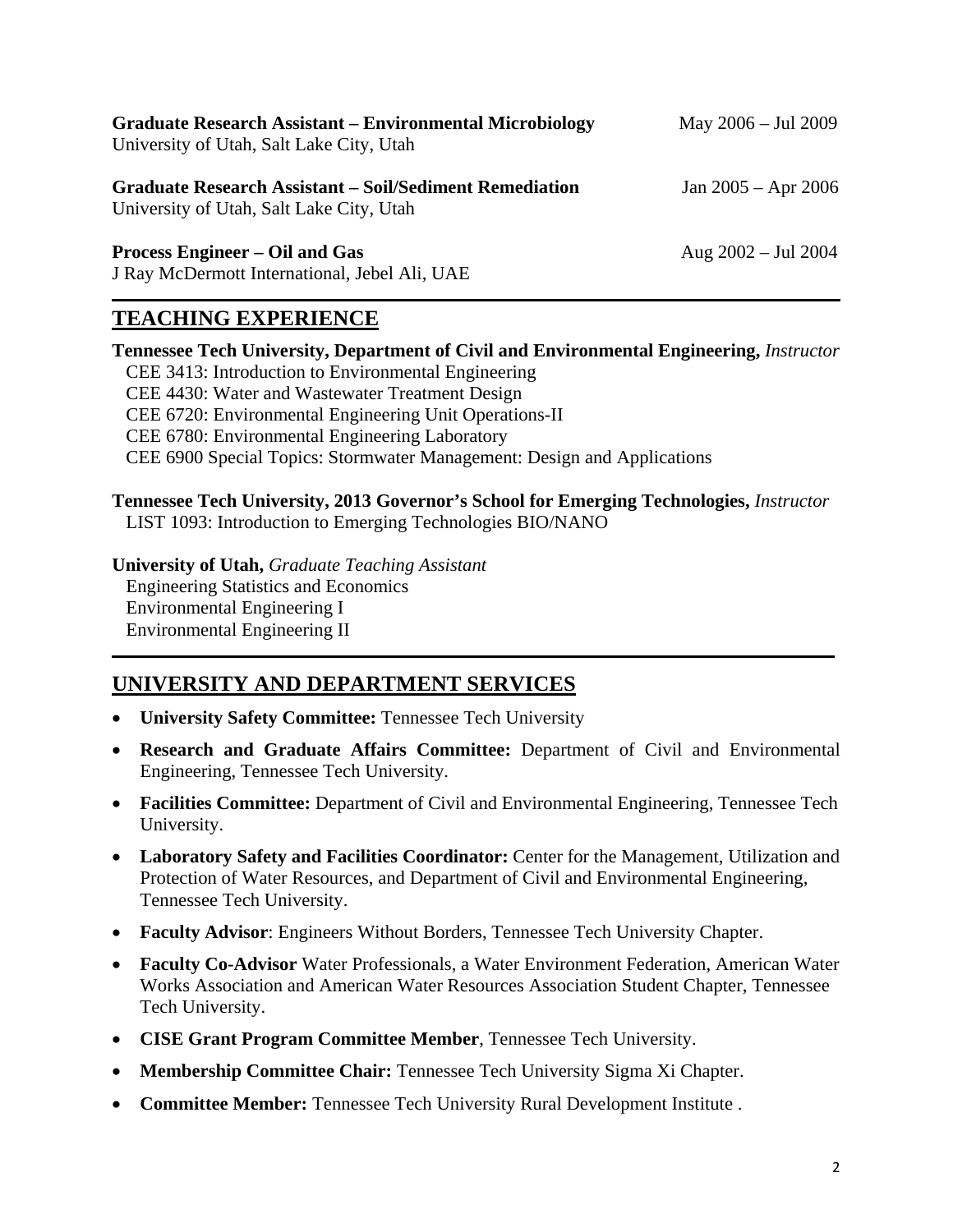# **PROFESSIONAL SOCIETY MEMBERSHIPS, LEADERSHIP AND SERVICES**

- Member: Water Environment Federation (WEF)
- Member: International Water Association (IWA)
- Member: Association of Environmental Engineering and Science Professors (AEESP)
- Member: American Academy of Environmental Engineers and Scientists (AAEES)
- Member: Engineers Without Borders (EWB)
- Member: American Society of Engineering Education (ASEE)
- Member: Sigma Xi Research Honor Society
- Member: American Society of Microbiology (ASM)

#### **Leadership Positions**

- Task Force Chair: WEF Water Reuse Task Force, Municipal Water Resource Recovery Design Committee, 2016 - 2018
- Ad-Hoc Vice Chair: WEF Residuals and Biosolids Committee, 2012 2016
- Task Force Vice Chair: WEF Volunteer of the Future Focus Group, 2013 2015
- Committee Co-Chair: WEF Students and Young Professional Outreach Committee, 2011- 2013
- Member: Water Environment Association of Utah Conference Committee, 2010-2012
- Member: Water Environment Association of Utah Young Professionals Committee, 2007- 2012
- Executive Committee Member: Utah State Section of AWRA, 2010 2011
- Committee Member: Water for People, Intermountain Section, 2009-2012
- Founding President: WEF/AWRA Student Chapter at the University of Utah, 2007-2008
- President: Graduate Student Advisory Committee, University of Utah, 2007-2009

### **PROFESSIONAL REGISTRATIONS**

Fundamentals of Engineering (FE/EIT) Examination, 2007, State of Utah.

### **SCHOLARLY SERVICES**

o **Grant Reviewer**: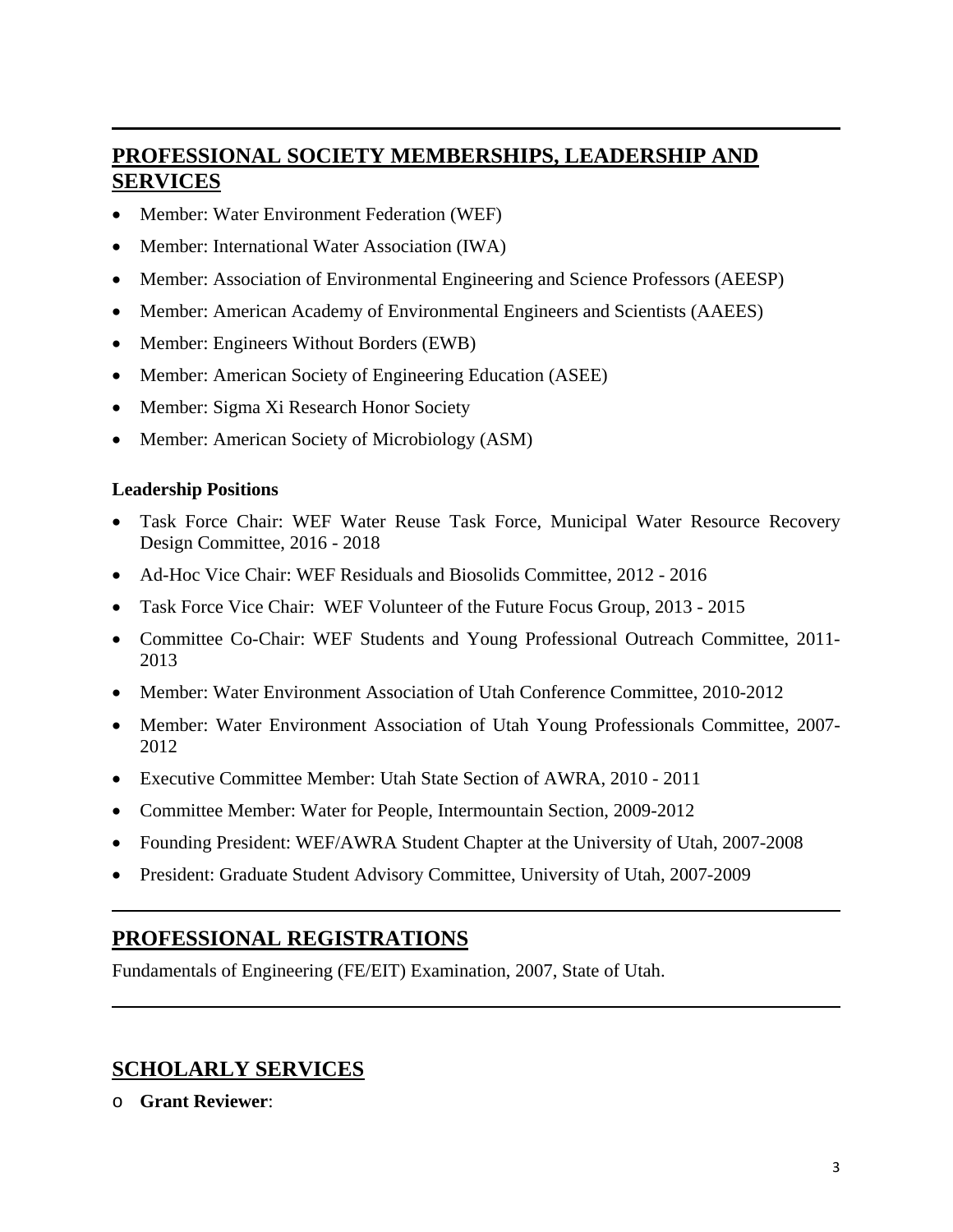- EPA Review Panel Member: U.S. Environmental Protection Agency (EPA) Science to Achieve Results (STAR) Fellowship Program
- National Science Foundation Environmental Engineering Program

#### o **Journal Reviewer**:

- ASCE Journal of Environmental Engineering
- Bioresource Technology
- Environmental Engineering and Science Journal
- International Journal of Molecular Sciences
- International Journal of Environmental Protection
- Water Research
- Water Science and Technology

### **PEER-REVIWED JOURNAL PUBLICATIONS**

- Abegaz, B. W., **Datta, T.,** Mahajan, S. M. (2017). Sensor technology for the energy-water nexus – A Review. *Applied Energy*. Available online at http://www.sciencedirect.com/science/article/pii/S0306261917300429
- Sato, M., Omori, K., **Datta, T**., Amano, Y., and Machida, M. (2016). Influence of Extracellular Polysaccharides and Calcium Ion on Colony Formation of Unicellular *Microcystis aeruginosa*. *Environmental Engineering Science*.
- Kim, E. S., **Datta, T**., Kim, J. B., Lee, G., and Choi, J. (2016). Biological Fixed Film. *Water Environment Research*, 88(10), 1021-1050.
- Daigger, G. T., **Datta, T.**, Stensel, H. D., Whitlock, D. D., & Mackey, J. K. (2014). Evaluating the Role of Point Source Discharges Informs Statewide Nutrient Control Policy in Utah. *Water Environment Research*, 86(6), 559-572.
- S. M. Kotay, **T. Datta**, J. Choi and R. Goel (2011). "Biocontrol of biomass bulking caused by Haliscomenobacter hydrossis using newly isolated lytic bacteriophages." *Water Research*, 45 (2): 694-704.
- **T. Datta**, L. Racz, S. M. Kotay and R. Goel (2011). "Seasonal variations of nitrifying community in trickling filter-solids contact (TF/SC) activated sludge systems." *Bioresource Technology*, 102 (3): 2272 -2279.
- L. Racz, **T. Datta** and R. Goel (2010). "Organic carbon effect on nitrifying bacteria in a mixed culture." *Water Science and Technology*, 61 (11): 2951-2956.
- L. Racz, **T. Datta** and R. Goel (2010). "Effect of organic carbon on ammonia oxidizing bacteria in a mixed culture." *Bioresource Technology*, 101 (16): 6454-6460.
- **T. Datta** and R. Goel (2010). "Evidence and Long Term Feasibility of Enhanced Biological Phosphorus Removal in Oxidation Ditch type of Aerated-anoxic Activated Sludge Systems." *ASCE Journal of Environmental Engineering,* 136 (11): 1237 - 1247*.*
- **T. Datta**, Y. Liu and R. Goel (2009). "Evaluation of simultaneous nutrient removal and sludge reduction in using laboratory scale sequencing batch reactors." *Chemosphere*, 76, 697-705.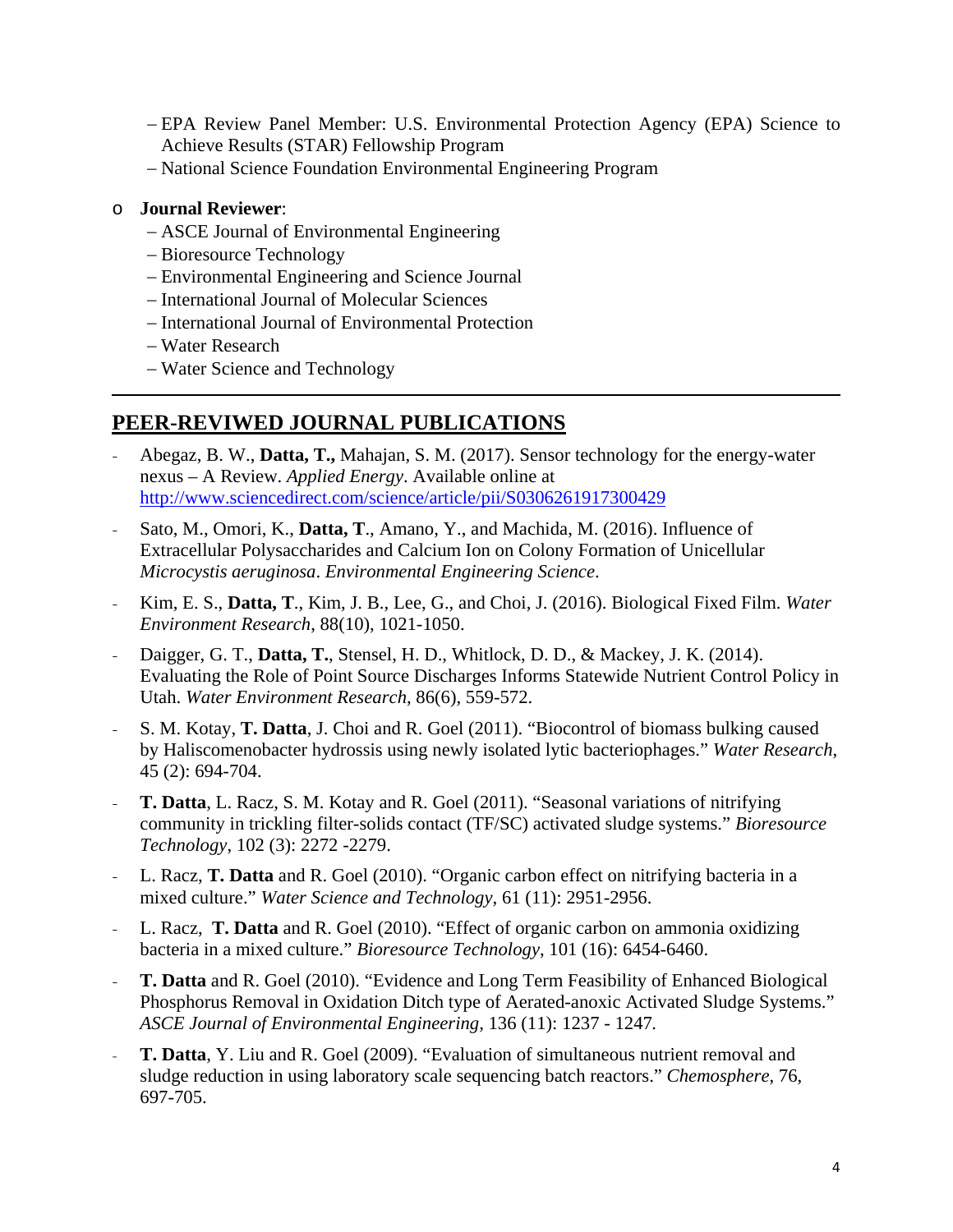# **BOOK CHAPTERS AND MANUALS**

- **Co-author** (2013). The Energy Roadmap: A Water and Wastewater Utility Guide to More Sustainable Energy Management. A Roadmap to Energy Neutrality at Wastewater Utilities. Water Environment Federation (WEF), Alexandria, VA
- M. Burbano, **T. Datta**, K. Bell, H. Liu and C. Lancaster. (2013). "Chapter 15: Laboratory Analyses of Wastewater Characterization." In: *Water Environment Federation Manual of Practice No. 29 - Biological Nutrient Removal (BNR) Operation in Wastewater Treatment Plants*. WEF, Alexandria, VA
- R. Reardon, T. Datta, C. Stacklin. (2014). "The Next Generation of Resource Recovery Technologies." In: Water Environment Federation Special Publication – Moving Towards Resource Recovery Facilities.

# **MAJOR REPORTS**

- D. Whitlock, J. Sandino, **T. Datta**, B. Johnson and L. Lei (2010). Evaluation of Processes to Reduce Activated Sludge Solids Generation and Disposal. Water Environment Research Foundation (WERF) Project 05CTS3.
- C. Bittner, **T. Datta**, J. DenBleyker, J. Gardberg, L. Guenzel, J. Ostermiller and A. Williams (2012). "A Great Salt Lake Water Quality Strategy." Utah Department of Environmental Quality/Division of Water Quality. GSL Water Quality
- Utah Statewide Nutrient Removal Cost Impact Study. Utah Department of Environmental Quality/Division of Water Quality. Utah Cost Removal Study

# **CONFERENCE PROCEEDINGS AND PRESENTATIONS**

- Kalyanapu, A., **Datta, T.,** Dodson, D., Bynum, K. and Harrington, B. (2015). "A Collaborative Effort towards Real-time Water Quality Equipment Demonstration at Falling Water River, Tennessee". Tennessee American Water Resources Association, Montgomery Bell State Park, TN, April 2015.
- McClellan, G.E., and **Datta, T**. (2015). "An Approach towards Linking Diversity of Polyphosphate Accumulation Organisms to Improved Functional Stability of the Enhanced Biological Phosphorus Removal Process." Tennessee American Water Resources Association, Montgomery Bell State Park, TN, April 2015.
- McClellan, G.E., **Datta, T.**, and Stewart, R. (2015). "Can a More Diverse Polyphosphate Accumulating Organisms Community Improve Functional Stability of the Enhanced Biological Phosphorus Removal Process?" Association of Environmental Engineering and Science Professors (AEESP) Conference, Yale University, New Haven, CT, June  $13<sup>th</sup> - 16<sup>th</sup>$ , 2015.
- Ohemeng-Ntiamoah J., Moffet M. and **Datta T**. (2015). "Linking Complex Organic Feedstock Characteristics To Microbial Metabolic Activities In Anaerobic Co-digesters."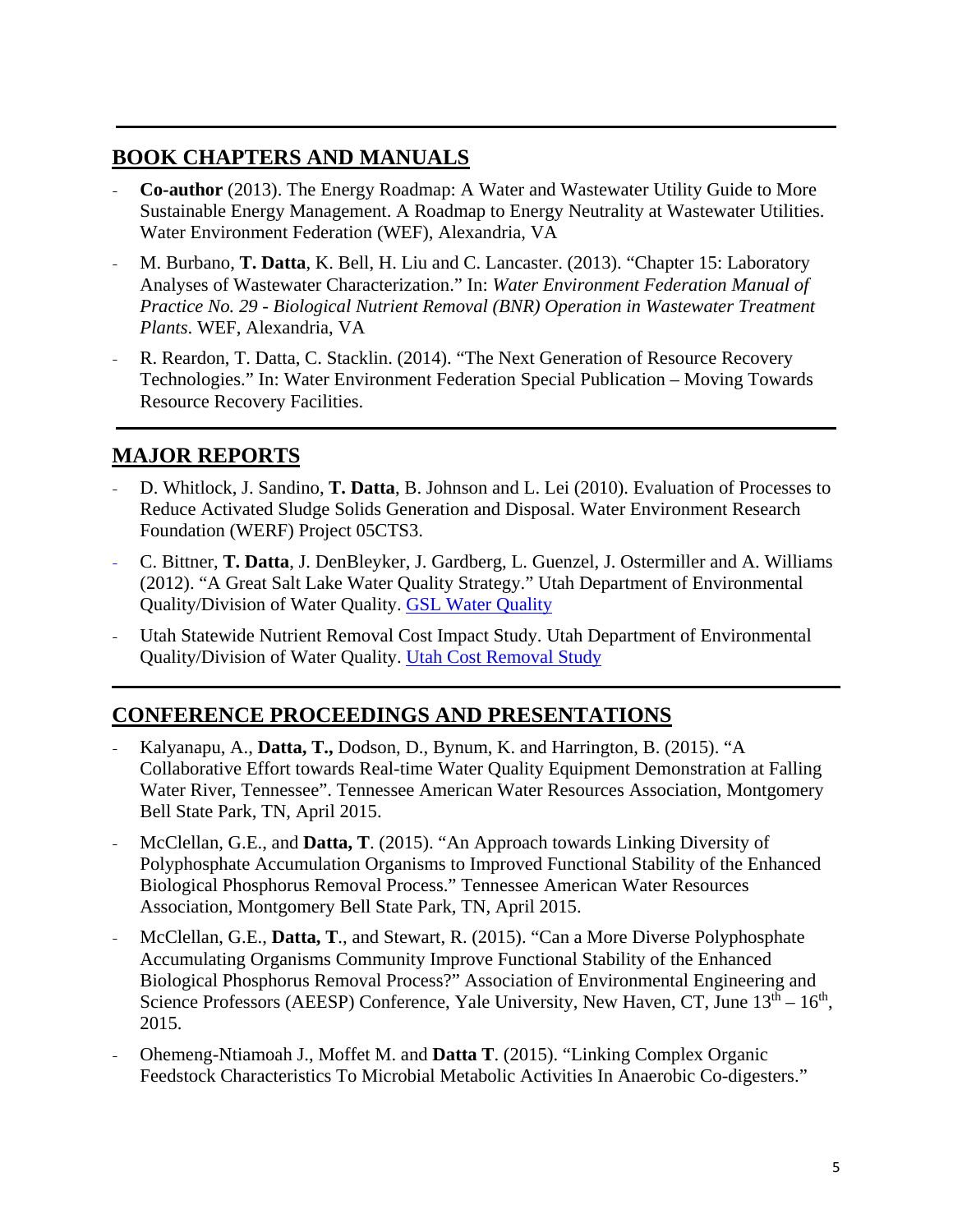Association of Environmental Engineering and Science Professors (AEESP) Conference, Yale University, CT, June  $13<sup>th</sup> - 16<sup>th</sup>$ , 2015.

- Garcia, T.P., **Datta, T**., and Pili, A.S. (2015). An Evaluation of Current Waste Disposal Practices and Possible Pathways to Pollution Prevention in the Philippines Printing Industry. The 2015 Asian Symposium on Printing Technology in Tokyo, Japan.
- R. Reardon, **T. Datta**, C. Stacklin (2014). "Advancing Resource Recovery from Wastewater - The Next Generation Of Technologies", IWA Conference on Global Challenges: Sustainable Wastewater Treatment and Resource Recovery, October  $26<sup>th</sup> - 30<sup>th</sup>$ , 2014, Kathmandu, Nepal.
- **T. Datta** (2013). "Sidestream Treatment Alternatives for Nutrient Removal and Recovery at Wastewater Treatment Facilities", 23rd Tennessee Water Resources Symposium, TN AWRA, November  $4<sup>th</sup> - 6<sup>th</sup>$ , 2013, Montgomery Bell Park.
- **T. Datta**, T. Williams and R. Alexander (2012). "Biosolids Composting What's it Worth?" WEF Residuals and Biosolids Conference, 2012, Raleigh, NC
- **T. Datta, K.** Neubauer and J. Sauer (2011). "The future of global water and sanitation challenges from a socio-economic perspective." International Water Association 2nd Development Congress and Exhibition, November 2011, Kuala Lumpur, Malaysia.
- D. Whitlock, **T. Datta**, Z. Erdal and G. T. Daigger (2011). "Sustainable Wastewater Management: Energy and Nutrient Resource Recovery", WEF Energy and Water Conference, 2011, Chicago, IL
- G. T. Daigger, H. D. Stensel, J.K. Mackey and **T. Datta** (2010). "Striking a Balance: Evaluating the Role of Point Sources Informs Statewide Nutrient Control Policy, WEFTEC, 2010, New Orleans, LA
- J.K. Mackey, **T. Datta**, D. Whitlock and P. Krauth (2010). "Protocol Development for Utah's State-wide Nutrient Cost Impact Study", WEFTEC, 2010, New Orleans, LA
- S. M. Kotay, **T. Datta** and R. Goel (2009). "Microbial Ecology of Viruses in an EBPR Activated Sludge Process Performing Phosphorus Release Under Aerated-Anaerobic Condition", 109th General Meeting of American Society of Microbiology, Philadelphia, PA.
- S. Tahir, **T. Datta**, J. Harris, and R. Goel (2009). "Setting up TMDL for Jordan River Role of Sediment Oxygen Demand and Nutrient Flux", WEF TMDL, 2009, Minneapolis, MN.
- **T. Datta**, S. Tahir and R. Goel (2008). "Polyphosphate accumulating organisms and nitrifying population ecology in an activated sludge process aimed to achieve nutrient removal and sludge reduction simultaneously", WEFTEC, 2008, Chicago, IL.
- **T. Datta** and R. Goel (2007). "Evidence of Non *Candidatus* A. phosphatis population participating in Enhanced Biological Phosphorus Removal in Carrousel Activated Sludge Process", WEFTEC 2007, San Diego, CA.
- **T. Datta** and R. Goel (2007). "PAOs other than Candidatus Accumulibacter *Phosphatis* participating in Enhanced Biological Phosphorus Removal", AEESP Conference 2007, Virginia Tech.